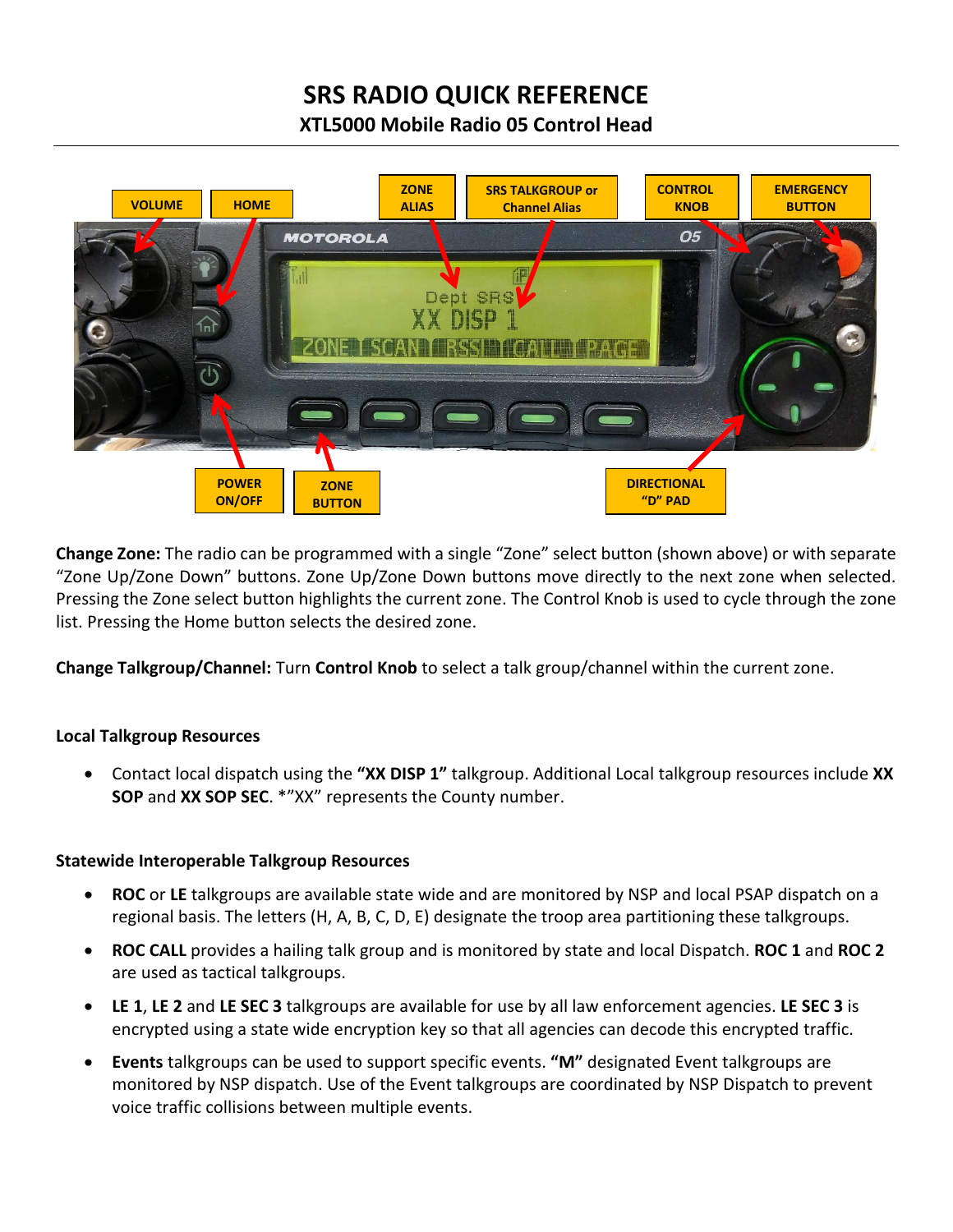## **Emergency Operation**

- Press and hold the **Emergency** button to initiate an **Emergency Call**. Emergency tones will sound. An **Open Mic** condition will be active for the first 10 seconds of the emergency call.
- Once the Emergency situation is past, request **"OK to Clear Emergency"** from Dispatch.
- Once cleared by Dispatch, press and hold (approx. 1.5 seconds) the Emergency button until the tone sounds. This clears the Emergency state on the radio.

## **Scan Mode**

- Press the **Scan** menu button to initiate scanning. Scan mode is able to scan trunking talkgroups and local conventional channels. The **Scan Icon will be visible when radio is scanning.**
- Scanning should always be initiated from a trunked talkgroup and not a conventional channel.
- The Scan List can be programmed by the radio user. (See "Programming" section).

## **RSSI** (Radio Signal Strength Indicator):

 Pressing the **RSSI** menu button will display the current Site number or alias and then toggle to display the received signal strength level for the current site.

## **Private Call/Page**

- **Private Call** mode allows the user to directly call a specific radio based on that radio's **Unit ID**. The user can enter the destination radio unit ID directly via the microphone keypad or select the Unit ID from the programmed **Call List**.
- The Private Call is initiated by pressing the **PTT** button.
- To answer an incoming Private Call select the **RESP** (Respond) button.
- **Page** mode sends a page to a specific radio to notify them that some response is requested.
- The Call/Page List can be programmed by the radio user. (See "Programming" section). The Call and Page features use the same list. The Call list data can also be programmed by a local radio shop.

## **ICONS**

- **Signal Strength Indicator:** 
	- **IP Registered:**
- **Scan Mode Enabled:**
- **AES Encryption Enabled:**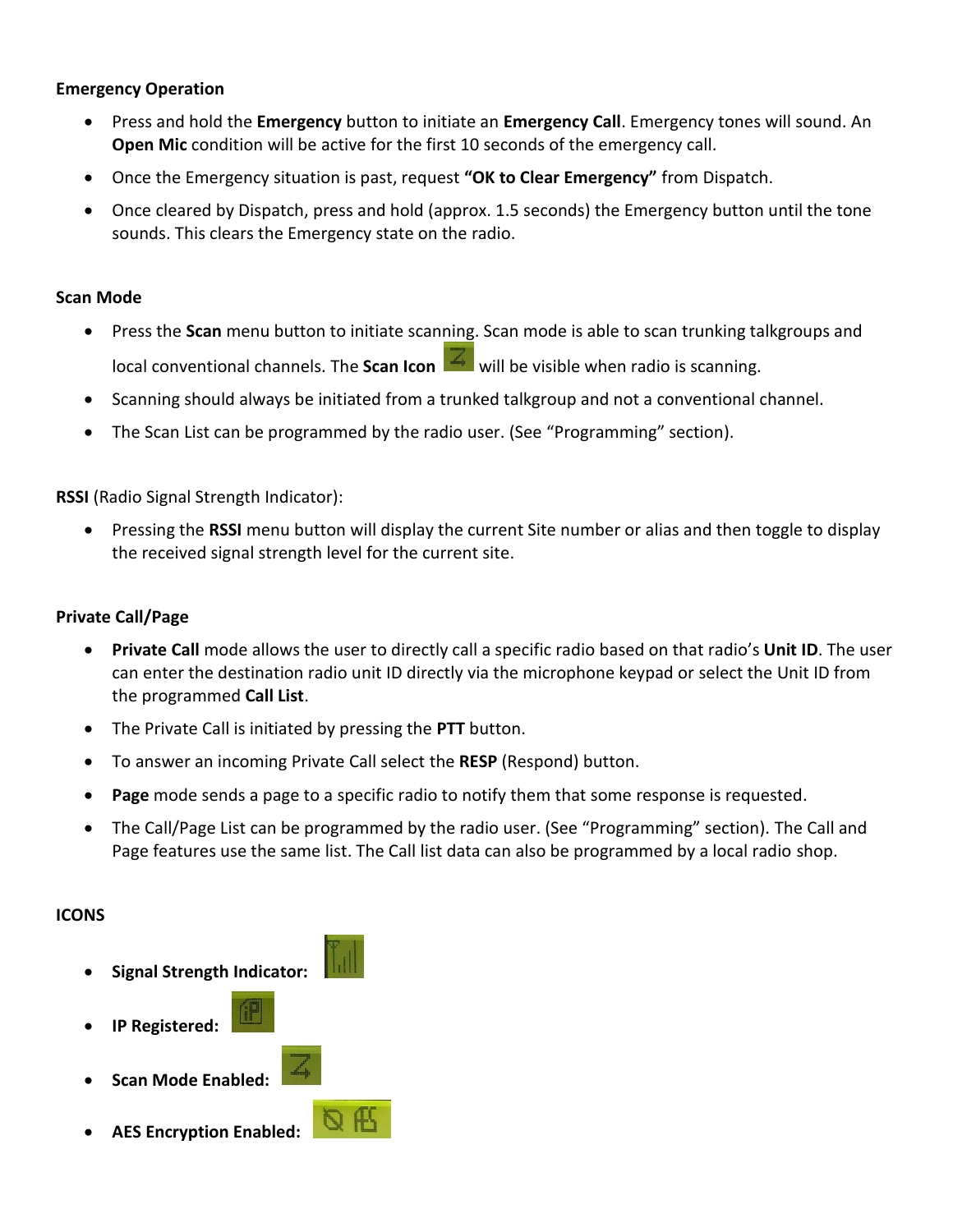## **Quick Select Keys**



Mic number keys **1**, **2**, and **3** can be used to store a frequently used talkgroup or channel. It works like the memory buttons on a vehicle AM/FM radio.

To program, go to a selected talkgroup or channel. Press and hold the desired memory button (1, 2, or 3) until a beep is heard.

To use, press and release the desired button and the saved talkgroup/channel will be selected.

## **Programming**



- Programming mode allows the radio user to populate the Scan and Call/Page lists.
- Press the **PROG** (Program) menu button to enter List Programming mode.



Select the List to be programmed. Call and Page use the same list.